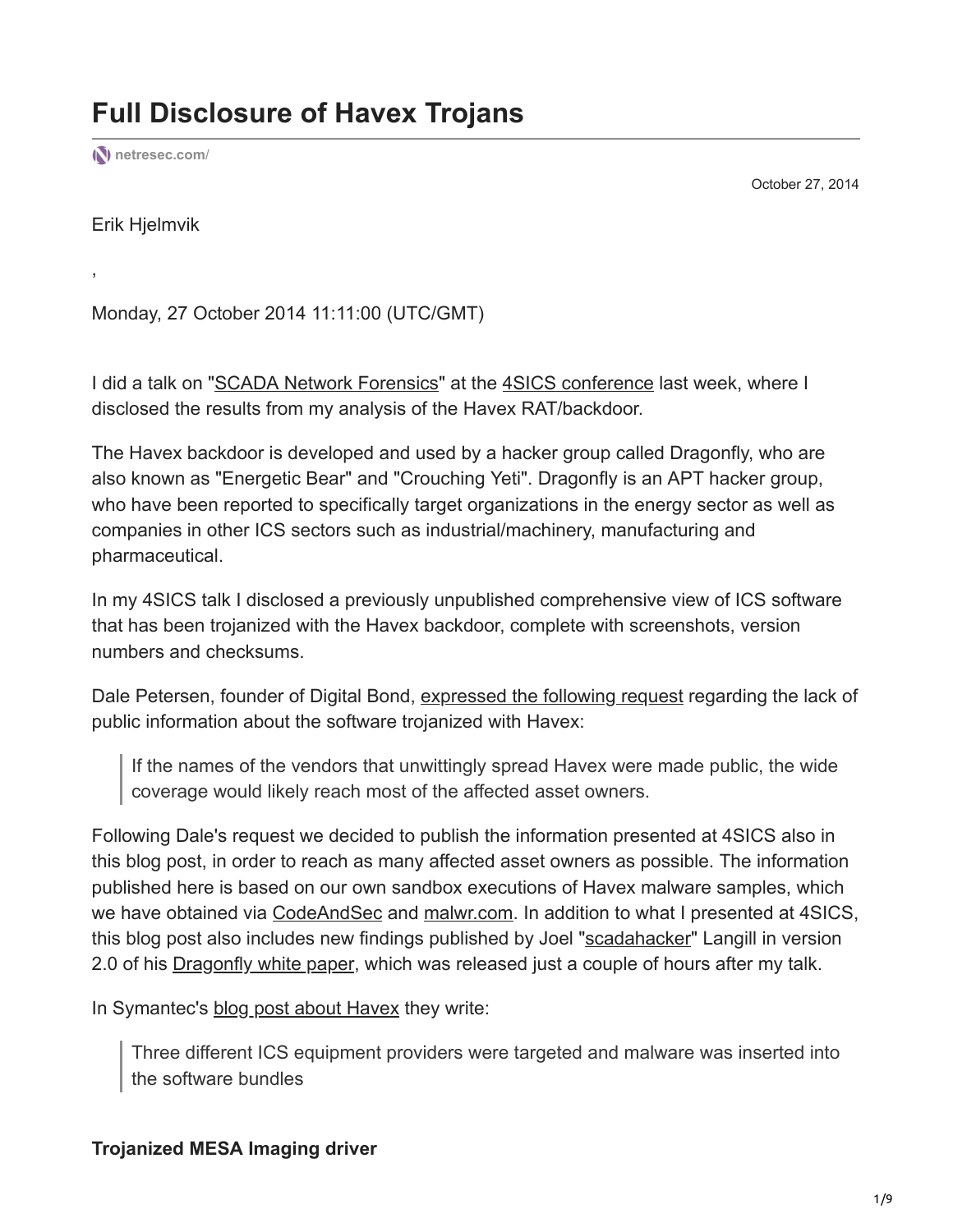The first vendor known to have their software trojanized by the Dragonfly group was the Swiss company MESA Imaging, who manufacture industrial grade cameras for range measurements.



*Image: Screenshot of trojanized MESA Imaging driver installer from our sandbox execution*

| Company:         | MESA Imaging                                                     |
|------------------|------------------------------------------------------------------|
| <b>Product:</b>  | Swiss Ranger version 1.0.14.706 (libMesaSR)                      |
| Filename:        | SwissrangerSetup1.0.14.706.exe                                   |
| Exposure:        | Six weeks in June and July 2013 (source: Symantec)               |
| <b>Backdoor:</b> | <b>Sysmain RAT</b>                                               |
| MD5:             | e027d4395d9ac9cc980d6a91122d2d83                                 |
| <b>SHA256:</b>   | 398a69b8be2ea2b4a6ed23a55459e0469f657e6c7703871f63da63fb04cefe90 |

#### **eWON / Talk2M**

The second vendor to have their software trojanized was the Belgian company [eWON](http://www.ewon.biz/), who provide a remote maintenance service for industrial control systems called "Talk2M".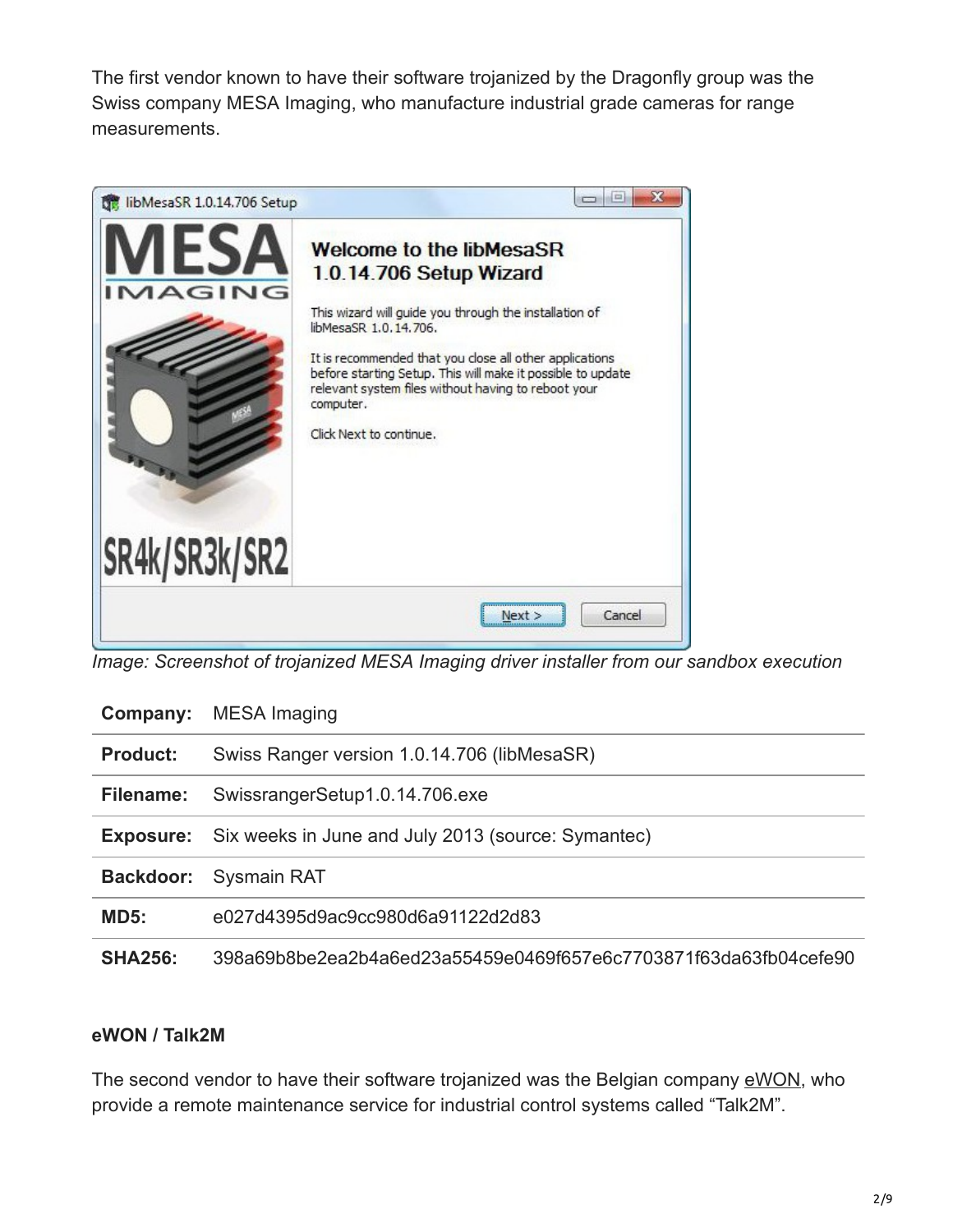eWon published an [incident report](http://www.ewon.biz/en/talk2m-incident-report.html?cmp_id=7&news_id=4860) in January 2014 and then a [follow-up report](http://www.ewon.biz/en/january-security-incident-follow-up-report.html?cmp_id=7&news_id=4900) in July 2014 saying:

Back in January 2014, the eWON commercial web site www.ewon.biz had been compromised. A corrupted eCatcherSetup.exe file had been uploaded into the CMS (Content Management System) of www.ewon.biz web site. eCatcher download hyperlinks were rerouted to this corrupted file. The corrupted eCatcherSetup.exe contained a malware which could, under restricted conditions, compromise the Talk2M login of the infected user.



*Image: Screenshot of trojanized Talk2M eCatcher installer from our sandbox execution*

| Company:            | eWON                                                               |
|---------------------|--------------------------------------------------------------------|
| <b>Product:</b>     | Talk2M eCatcher version 4.0.0.13073                                |
| Filename:           | eCatcherSetup.exe                                                  |
| Exposure:           | Ten days in January 2014, 250 copies downloaded (source: Symantec) |
| Backdoor: Havex 038 |                                                                    |
| MD5:                | eb0dacdc8b346f44c8c370408bad4306                                   |
| <b>SHA256:</b>      | .70103c1078d6eb28b665a89ad0b3d11c1cbca61a05a18f87f6a16c79b501dfa9  |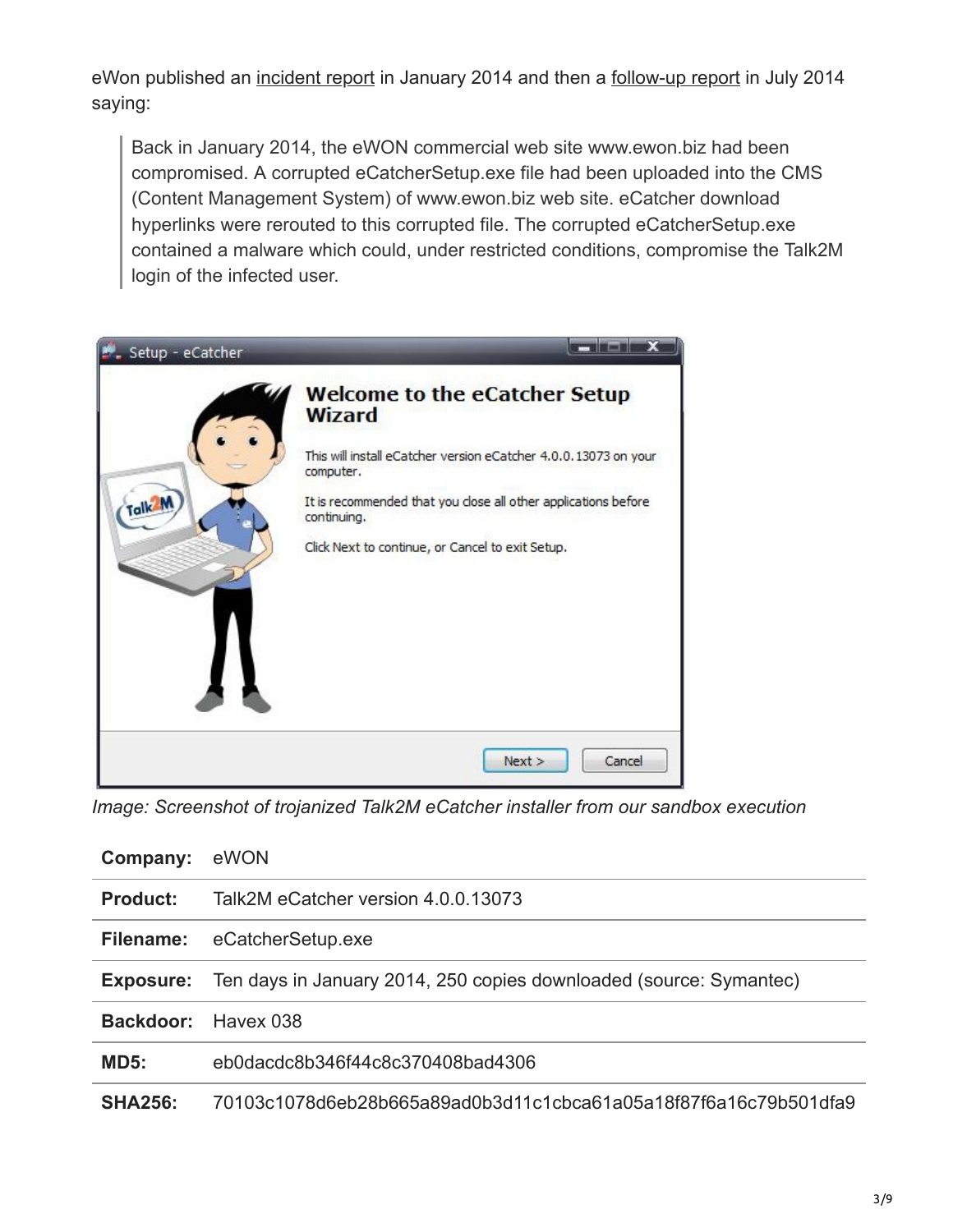Prior to version 2.0 of Joel's Dragonfly report, eCatcher was the only product from eWON known to be infected with the Havex backdoor. However, Joel's report also listed a product called "eGrabit", which we managed to obtain a malware sample for via [malwr.com](https://malwr.com/analysis/ZTlhZmM5YjY5NTk2NDA1Nzg3ZDBkOTIyMzk1ZWNhZmU/).

| <b>Destination Location</b>                                                  |        |
|------------------------------------------------------------------------------|--------|
| Setup will install eGrabIt 3.0 in the following folder.                      |        |
| To install into a different folder, click Browse, and select another folder. |        |
| <b>Destination Folder</b>                                                    |        |
| C:\Program Files\eWON\eGrabIt                                                | Browse |
|                                                                              |        |
|                                                                              |        |
| Install this application for:<br>Anyone who uses this computer               |        |
| C Only for me [Local Admin]                                                  |        |

*Image: Screenshot of trojanized eGrabIt installer from our sandbox execution*

| Company:         | eWON                                                             |
|------------------|------------------------------------------------------------------|
| <b>Product:</b>  | eGrabIt 3.0.0.82 (version 3.0 Build 82)                          |
| Filename:        | egrabitsetup.exe                                                 |
| <b>Exposure:</b> | unknown                                                          |
|                  | Backdoor: Havex RAT 038                                          |
| MD5:             | 1080e27b83c37dfeaa0daaa619bdf478                                 |
| <b>SHA256:</b>   | 0007ccdddb12491e14c64317f314c15e0628c666b619b10aed199eefcfe09705 |

#### **MB Connect Line**

The most recent company known to have their software infected with the Havex backdoor was the German company [MB Connect Line GmbH](http://www.mbconnectline.com/index.php/en/), who are known for their industrial router mbNET and VPN service mbCONNECT24.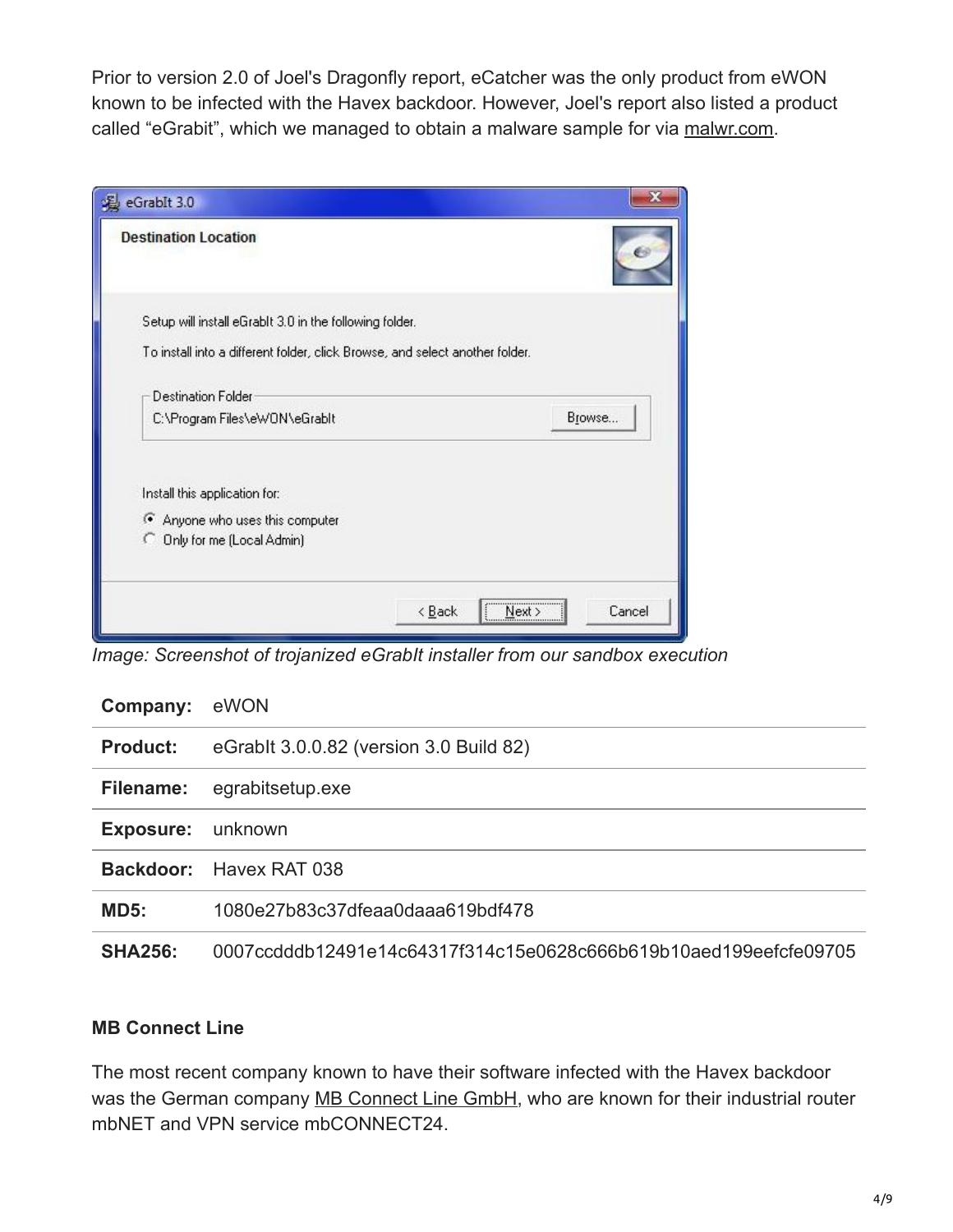MB Connect Line published a [report](http://mbconnectline.com/index.php/en/news2/item/abschlussbericht-zum-hacker-angriff-im-april-2014) about the Dragonfly intrusion in September 2014, where they write:

On 16th of April 2014 our website www.mbconnectline.com has been attacked by hackers. The files mbCHECK (Europe), VCOM\_LAN2 and mbCONFTOOL have been replaced with infected files. These files were available from 16th of April 2014 to 23th of April 2014 for download from our website. All of these files were infected with the known Trojan Virus Havex Rat.



*Image: Screenshot of trojanized mbCONFTOOL installer from our sandbox execution*

| Company:        | <b>MB Connect Line GmbH</b>                                      |
|-----------------|------------------------------------------------------------------|
| <b>Product:</b> | mbCONFTOOL V 1.0.1                                               |
| Filename:       | setup 1.0.1.exe                                                  |
| Exposure:       | April 16 to April 23, 2014 (source: MB Connect Line)             |
|                 | <b>Backdoor:</b> Havex RAT 043                                   |
| MD5:            | 0a9ae7fdcd9a9fe0d8c5c106e8940701                                 |
| <b>SHA256:</b>  | c32277fba70c82b237a86e9b542eb11b2b49e4995817b7c2da3ef67f6a971d4a |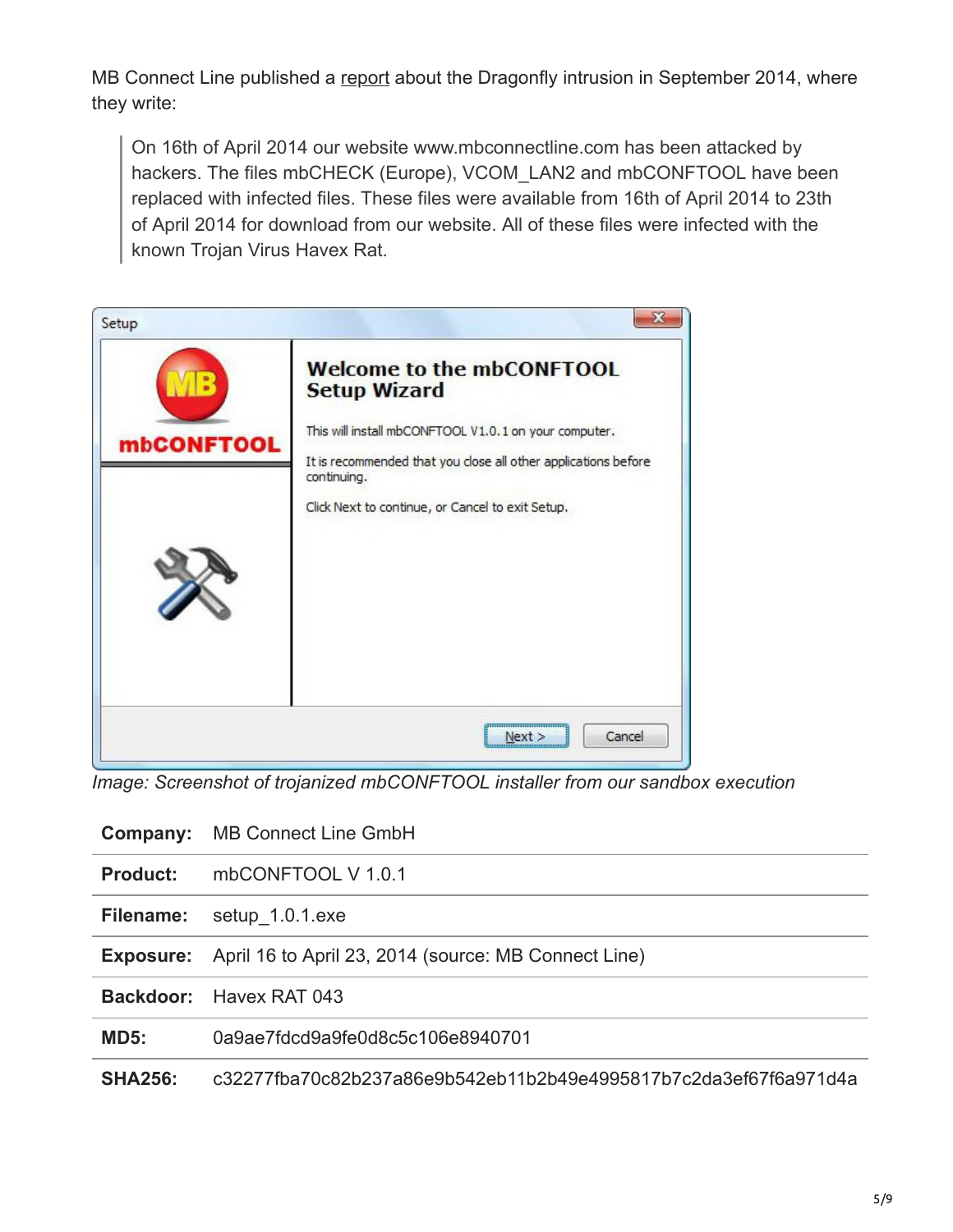| mbcheck V1.1.1<br>Program Settings |               |                    |                                                                                                                                                        | $-10 \times$                                           |
|------------------------------------|---------------|--------------------|--------------------------------------------------------------------------------------------------------------------------------------------------------|--------------------------------------------------------|
| Start Checkup                      | Caros Checkup | <b>Fill</b> Report |                                                                                                                                                        | <b>MB CONNECT LINE</b><br>remote maintenance solutions |
|                                    |               |                    | Proxy<br>F do not use a Proxy<br>C use a Proxy<br>Proxyname<br>Port<br>Username<br>Password<br><b>NTP Host</b><br>Host<br>Result for VPN functionality | 0.pool.ntp.org                                         |
| $\vert \cdot \vert$                |               |                    | $\blacktriangleright$                                                                                                                                  |                                                        |

*Image: Screenshot of trojanized mbCHECK application from our sandbox execution*

| Company:        | <b>MB Connect Line GmbH</b>                          |
|-----------------|------------------------------------------------------|
| <b>Product:</b> | mbCHECK (EUROPE) V 1.1.1                             |
| Filename:       | mbCHECK.exe                                          |
| Exposure:       | April 16 to April 23, 2014 (source: MB Connect Line) |
|                 | <b>Backdoor:</b> Havex RAT 043                       |
| <b>MD5:</b>     | 1d6b11f85debdda27e873662e721289e                     |

**SHA256:** 0b74282d9c03affb25bbecf28d5155c582e246f0ce21be27b75504f1779707f5

Notice how only mbCHECK for users in Europe was trojanized, there has been no report of the USA/CAN version of mbCHECK being infected with Havex.

We have not been able to get hold of a malware sample for the trojanized version of VCOM\_LAN2. The screenshot below is therefore from a clean version of this software.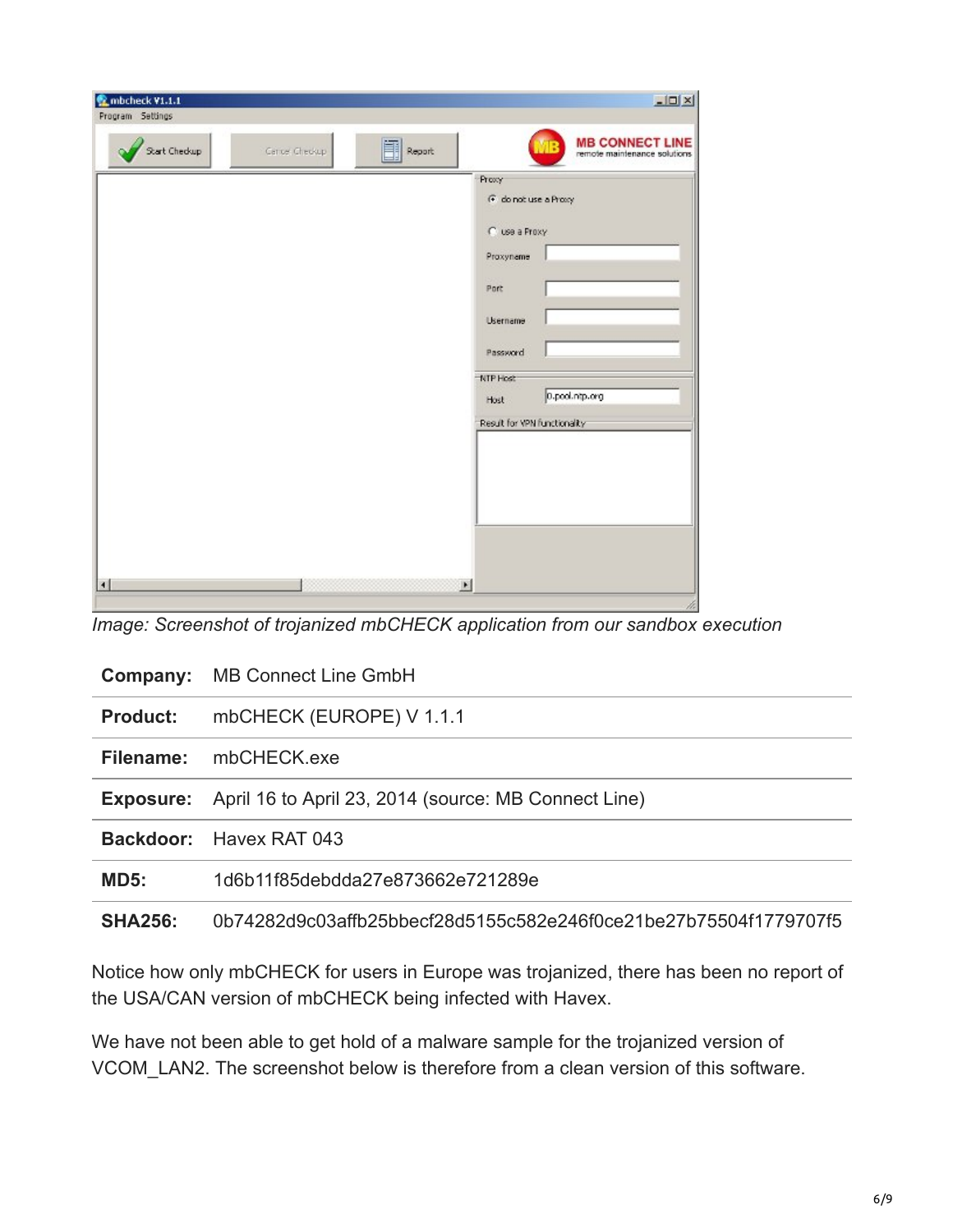

*Image: Screenshot VCOM\_LAN2 installer*

|                          | <b>Company:</b> MB Connect Line GmbH                 |
|--------------------------|------------------------------------------------------|
| <b>Product:</b>          | <b>VCOM LAN2</b>                                     |
| <b>Filename:</b>         | setupvcom lan2.exe                                   |
| <b>Exposure:</b>         | April 16 to April 23, 2014 (source: MB Connect Line) |
| <b>Backdoor:</b> unknown |                                                      |
| <b>MD5:</b>              | unknown                                              |
| <b>SHA256:</b>           | unknown                                              |

### **Conclusions on Havex Trojans**

The vendors who have gotten their software trojanized by Dragonfly are all European ICS companies (Switzerland, Belgium and Germany). Additionally, only the mbCHECK version for users in Europe was infected with Havex, but not the one for US / Canada. These facts indicate that the Dragonfly / Energetic Bear threat actor seems to primarily target ICS companies in Europe.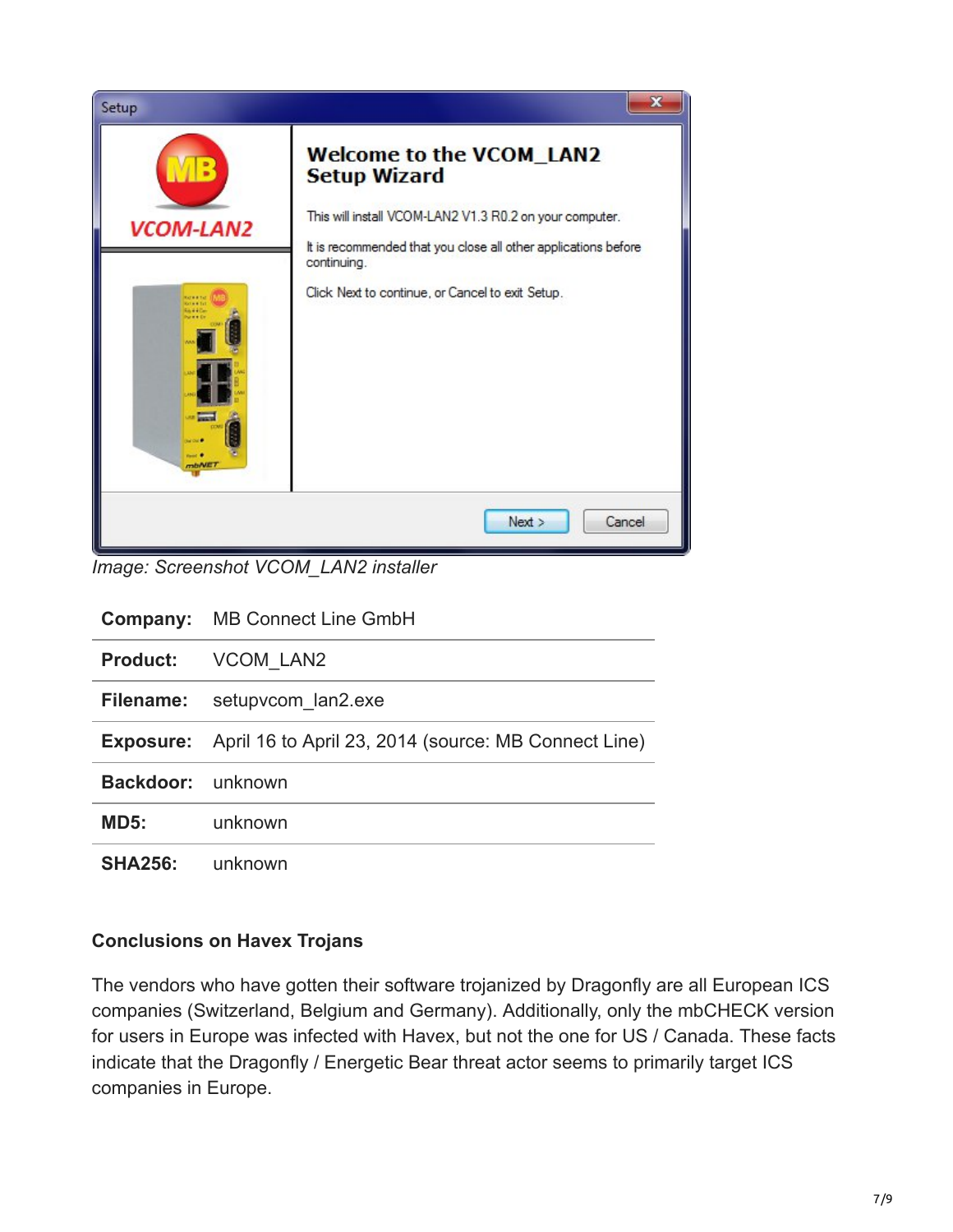### **Next: Detecting Havex with NSM**

Read our follow-up blog post [Observing the Havex RAT](http://netresec.com/?b=14BE342), which shows how to detect and analyze network traffic from ICS networks infected with Havex.

Posted by Erik Hjelmvik on Monday, 27 October 2014 11:11:00 (UTC/GMT)

Tags: #[Havex](http://www.netresec.com/?page=Blog&tag=Havex) #[ICS](http://www.netresec.com/?page=Blog&tag=ICS) #[SCADA](http://www.netresec.com/?page=Blog&tag=SCADA) [#Trojan](http://www.netresec.com/?page=Blog&tag=Trojan) [#4SICS](http://www.netresec.com/?page=Blog&tag=4SICS)

## **Recent Posts**

- » [Real-time PCAP-over-IP in Wireshark](http://www.netresec.com/?page=Blog&month=2022-05&post=Real-time-PCAP-over-IP-in-Wireshark)
- » [Emotet C2 and Spam Traffic Video](http://www.netresec.com/?page=Blog&month=2022-05&post=Emotet-C2-and-Spam-Traffic-Video)
- » [Industroyer2 IEC-104 Analysis](http://www.netresec.com/?page=Blog&month=2022-04&post=Industroyer2-IEC-104-Analysis)
- » [NetworkMiner 2.7.3 Released](http://www.netresec.com/?page=Blog&month=2022-04&post=NetworkMiner-2-7-3-Released)
- » [PolarProxy in Windows Sandbox](http://www.netresec.com/?page=Blog&month=2022-01&post=PolarProxy-in-Windows-Sandbox)
- » [PolarProxy 0.9 Released](http://www.netresec.com/?page=Blog&month=2022-01&post=PolarProxy-0-9-Released)

## **Blog Archive**

- » [2022 Blog Posts](http://www.netresec.com/?page=Blog&year=2022)
- » [2021 Blog Posts](http://www.netresec.com/?page=Blog&year=2021)
- » [2020 Blog Posts](http://www.netresec.com/?page=Blog&year=2020)
- » [2019 Blog Posts](http://www.netresec.com/?page=Blog&year=2019)
- » [2018 Blog Posts](http://www.netresec.com/?page=Blog&year=2018)
- » [2017 Blog Posts](http://www.netresec.com/?page=Blog&year=2017)
- » [2016 Blog Posts](http://www.netresec.com/?page=Blog&year=2016)
- » [2015 Blog Posts](http://www.netresec.com/?page=Blog&year=2015)
- » [2014 Blog Posts](http://www.netresec.com/?page=Blog&year=2014)
- » [2013 Blog Posts](http://www.netresec.com/?page=Blog&year=2013)
- » [2012 Blog Posts](http://www.netresec.com/?page=Blog&year=2012)
- » [2011 Blog Posts](http://www.netresec.com/?page=Blog&year=2011)